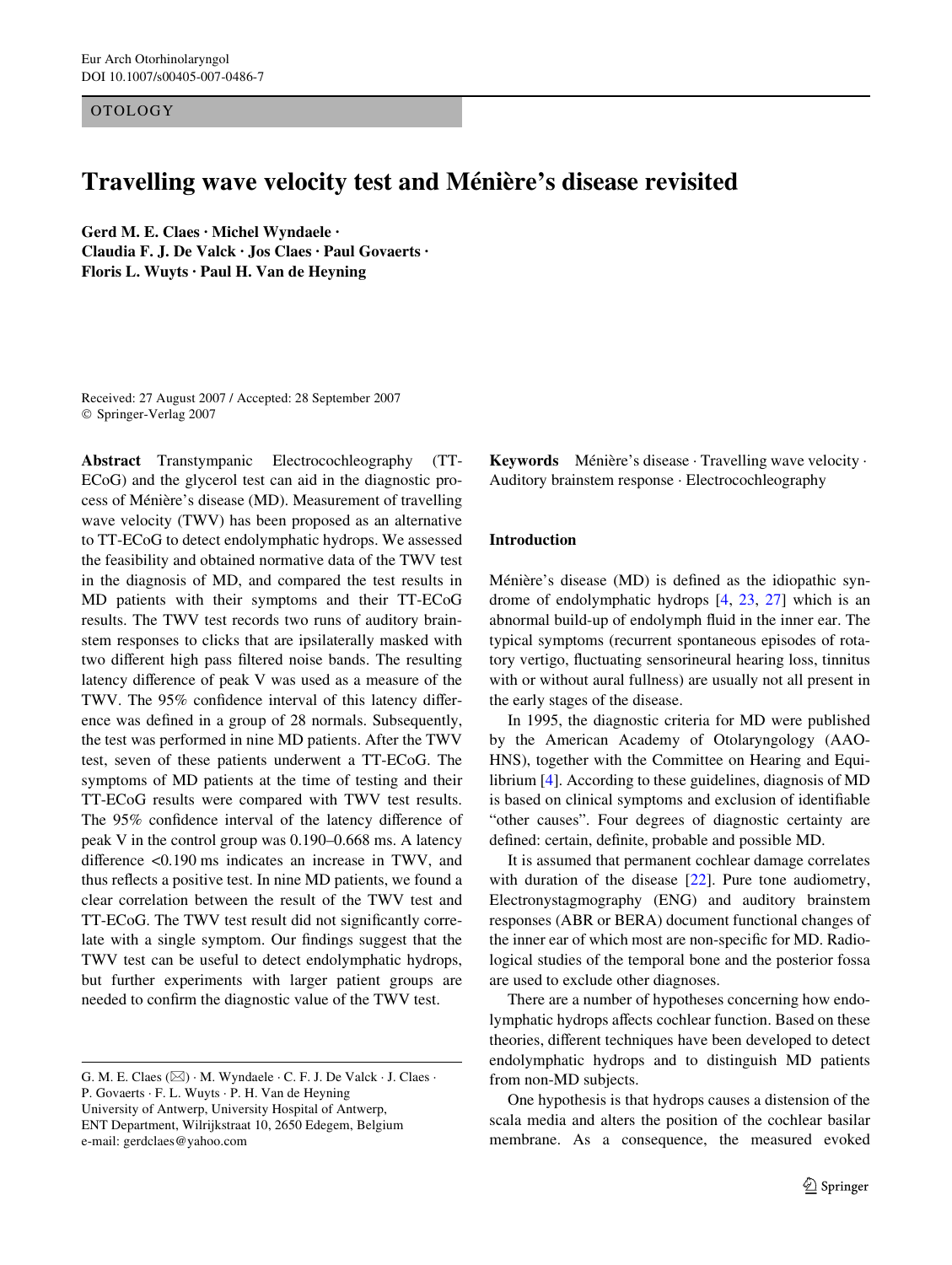cochlear electrical potentials will be of higher amplitude. Transtympanic electrocochleography (TT-ECoG) measures the amplitude of the summating potential (SP), the action potential (AP) and the SP/AP amplitude ratio elicited by acoustic stimulation. Different studies have shown that this SP/AP ratio is increased in patients with MD [\[9](#page-6-4), [10](#page-6-5), [14,](#page-6-6) [19,](#page-6-7) [29\]](#page-6-8). Although TT-ECoG can detect endolymphatic hydrops, it is an uncomfortable, invasive and sometimes painful test for the patient [[2\]](#page-6-9).

An older diagnostic test is the glycerol test, which also has uncomfortable side effects like headache, nausea and vomiting [[2,](#page-6-9) [21\]](#page-6-10).

Consequently there is a clear need to develop other methods for the diagnosis of MD.

In 1991, Thornton and Farrell [[25\]](#page-6-11) published a non-invasive test to diagnose endolymphatic hydrops. The travelling wave velocity test (TWV test) is based on the hypothesis that chronic endolymphatic hydrops causes a stiffening of the basilar membrane [\[26](#page-6-12)]. It is assumed that higher rigidity of the basilar membrane increases the speed of the travelling sound wave. Thornton and Farrell measured a significantly higher TWV in 20 MD patients, compared to a control population. The TWV normalised after administration of glycerol, which suggests that the TWV test can indeed detect changes in endolymphatic hydrops and pressure.

Don et al. [\[6](#page-6-13)] introduced the CHAMP™ test (Cochlear Hydrops Analysis Masking Procedure), which is based on the same principle as the TWV test. The first report on this test suggested high diagnostic accuracy in differentiating definite MD from normal controls.

We aimed to assess the feasibility and to obtain normative data of the TWV test in the diagnosis of MD, and to compare the test results in MD patients with their symptoms and their TT-ECoG results.

## **Materials and methods**

## The TWV test

Travelling wave velocity is the speed at which the amplitude peak of basilar membrane displacements travels apically in the cochlea during sound stimulation. This velocity can be estimated using ABR to clicks in which a high-pass filtered noise is presented to the test ear in free field. This noise masks a part of the cochlea, resulting in derived ABR waveforms. As the cochlea is successively masked with lower cut-off frequencies, the derived ABR waveforms are presumed to reflect the activity of cochlear elements along a restricted segment of the basilar membrane. In TWV testing, two different cut-off frequencies are used. The main outcome of the TWV test is not the wave velocity but a calculated latency shift. Longer ABR latencies are found when using a lower cut-off frequency  $[24]$  $[24]$ . A shorter latency shift correlates with a higher TWV.

# Stimuli

The derived ABRs were obtained using a Nicolet Viking IV apparatus, generating auditory stimuli and measuring brainstem responses. We used rarefaction clicks at a rate of 11.4 clicks per second, presented to the test ear using a Nicolet TIP 300 insert phone with an open tip to allow free field filtered noise masking. The default intensity of these clicks is 80 dBHL or 60 dB above the hearing threshold in patients with hearing loss. Simultaneously, a white masking noise was presented contralaterally at 40 dBHL, also with insert phones.

Brainstem responses were measured by three Blue Sensor™ electrodes, placed at the vertex (active electrode), the ipsilateral (reference electrode) and contralateral mastoid tip (ground electrode). Impedance measurements never exceeded 4 k $\Omega$  and were usually between 1 and 2 k $\Omega$ . The impedance difference between two electrodes never exceeded 1 k $\Omega$ .

The ipsilateral high-pass filtered noise was generated using FiNo 1.0.0, especially designed software, running on a laptop computer with a standard soundcard. The frequency spectrum of the generated noises showed an attenuation of 90 dB/octave at the different cut-off frequencies. The two cut-off frequencies used are  $1,650$  and  $6,600$  Hz. This noise was presented in free field through a Logitech 2-2200 THX Sound System. The speakers were placed at 50 cm away from the test ear. Intensity of the masking noise was calibrated using a Quest™ 2100 Sound Level Meter before each test. Using the free field method eliminates possible impedance problems when clicks are electrically mixed with masking noise.

## ABR recordings

Subjects were placed on a chair in a sound proof room. Two runs of ABR recordings were performed: one run with clicks presented with ipsilateral high-pass filtered noise at 1,650 Hz, and a second run with clicks presented with high pass filtered noise at 6,600 Hz. All the recordings were averaged after at least 2,000 clicks. The peak of waves III and V were labelled for each response.

The first recording represents the response from the region of the cochlea below 1,650 Hz. The second recording represents the response from the region of the cochlea below 6,600 Hz, with shorter peak latencies than the first recording.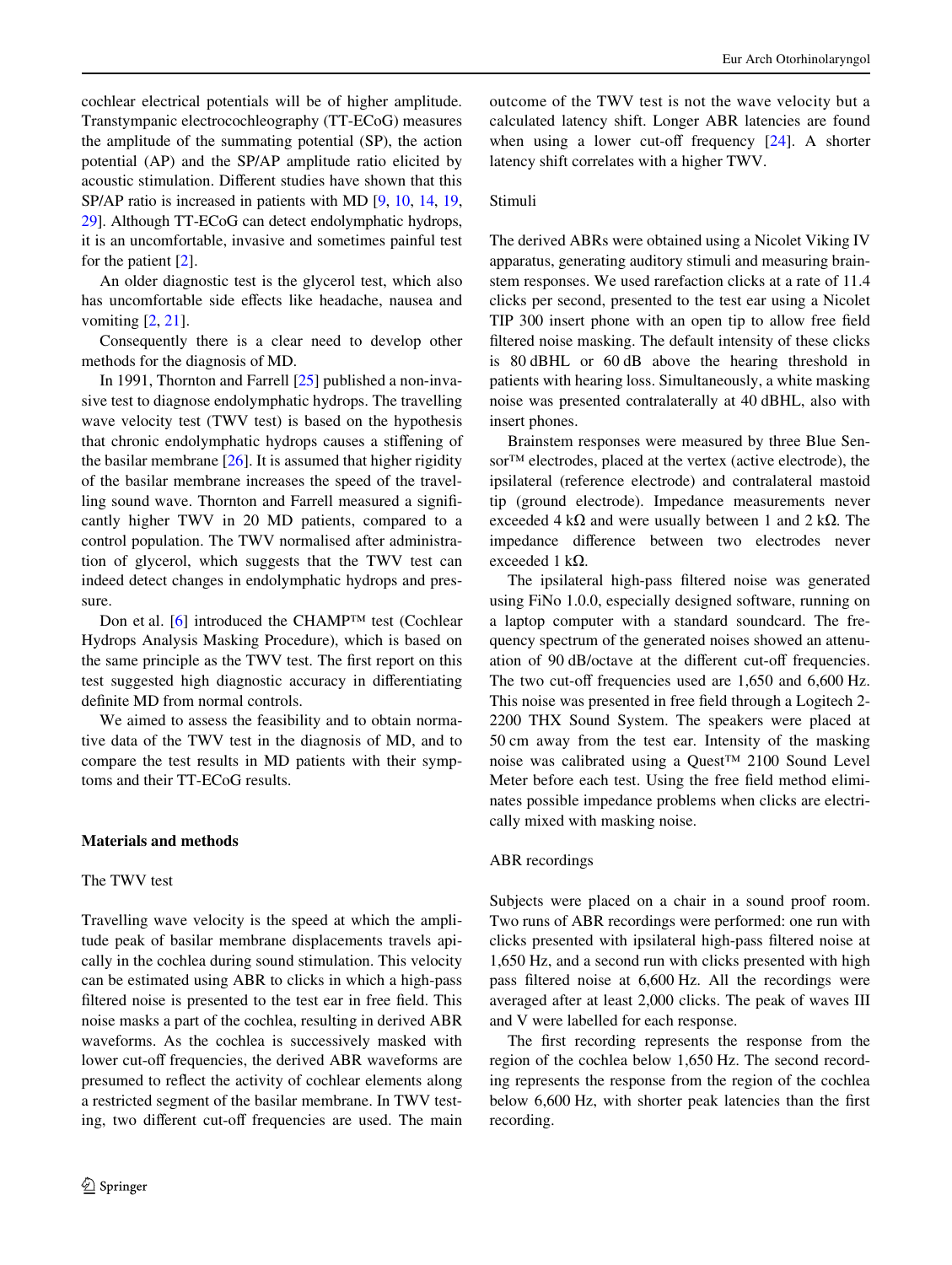The latency shift between the two runs was calculated for wave III and V (Fig. [1\)](#page-2-0).

#### Electrocochleography

The TT-ECoG was carried out using unfiltered click stimuli and tone burst stimuli. The test was performed and interpreted following the test protocol that was published by Wuyts et al. [[29,](#page-6-8) [30](#page-6-15)]. For click stimuli, we used sweeps of 500 broadband clicks  $(100 \mu s$  duration) at a rate of 11.4 clicks per second and an intensity of 90 dBnHL. For tone burst stimuli, we used sweeps of 700 tone bursts at frequencies 0.5, 1, 2, 4 and 8 kHz with a rate of 37.4/s and an intensity of 100 dBnHL. When the SP response amplitude at 1 kHz tone bursts was more negative than  $-3 \mu V$ , the criterion for endolymphatic hydrops was met. Using click stimuli, the test was suggestive for endolymphatic hydrops when the SP/AP ratio exceeded 0.35.

## Patients and setting

The tested patients were recruited from the outpatient clinic of the ENT Dept of the Antwerp University Hospital, which is a tertiary referral centre. The study protocol was approved by the ethical committee of the Antwerp University Hospital.

Each subject/patient underwent otoscopic examination and pure-tone audiometric testing at the time of the TWV test.

## *Control group*

Twenty-eight normal hearing subjects in good general health underwent a bilateral TWV test. The group consisted of 16 male and 12 female subjects with a mean age of 29 years. All subjects had a negative otovestibular history. They specifically had no complaints of hearing loss, vertigo, tinnitus or aural fullness.



<span id="page-2-0"></span>**Fig. 1** ABR recordings used to calculate the latency shift: *1* using high pass filtered noise at 1,650 Hz and 2 using high pass filtered noise at 6,600 Hz

#### *Ménière's disease patients*

Nine MD patients (five males, four females) were included. Their mean age was 39 years.

Two MD patients underwent bilateral TWV testing without TT-EcoG. They were patients with an established unilateral diagnosis of MD, and were personally invited to participate in this study.

Six patients were sent by the ENT clinician for a bilateral TT-EcoG, and underwent bilateral TWV testing at the same time. One patient with unilateral total deafness was sent for a contralateral TT-ECoG, and underwent TWV testing at the same time.

All 17 ears were divided into 4 categories: Definite MD, Probable MD, Possible MD and asymptomatic contralateral ears. A distinction has to be made between normal ears and symptomatic contralateral ears of a unilateral Ménière's disease patient, since it has been shown that 27% of the latter show signs of endolymphatic hydrops [[12](#page-6-16)].

Table [1](#page-3-0) shows the symptoms of the 9 patients at time of testing.

Figure [2](#page-3-1)a–d show the pure-tone audiogram of each patient. Hearing thresholds were obtained at seven test frequencies: 125 Hz, 250 Hz, 500 Hz, 1 kHz, 2 kHz, 4 kHz and 8 kHz. The audiograms were divided into four categories, based on their configuration: low- and mid-frequency hearing loss (Fig. [2a](#page-3-1)), high frequency hearing loss (Fig. [2b](#page-3-1)), flat hearing loss (Fig. [2c](#page-3-1)) and normal hearing (Fig. [2d](#page-3-1)).

#### Statistical analysis

The ABR latencies and latency shift data, collected from the control group were analysed using SPSS 12.0 with the Kolmogorov–Smirnov test. The Student *t* test was performed to compare between the left and right ear the latency shift at wave V within the same person. For comparison with MD patients, only latency shifts measured at the left ears of the normal subjects were used. Statistical difference was considered significant at the  $P < 0.05$ level.

## **Results**

# Normative data

For the 28 control subjects, the latency shift at wave III and V was calculated. This was done by subtracting the wave latency for the 1,650 Hz high pass masking condition from the wave latency for the 6,600 Hz masking condition.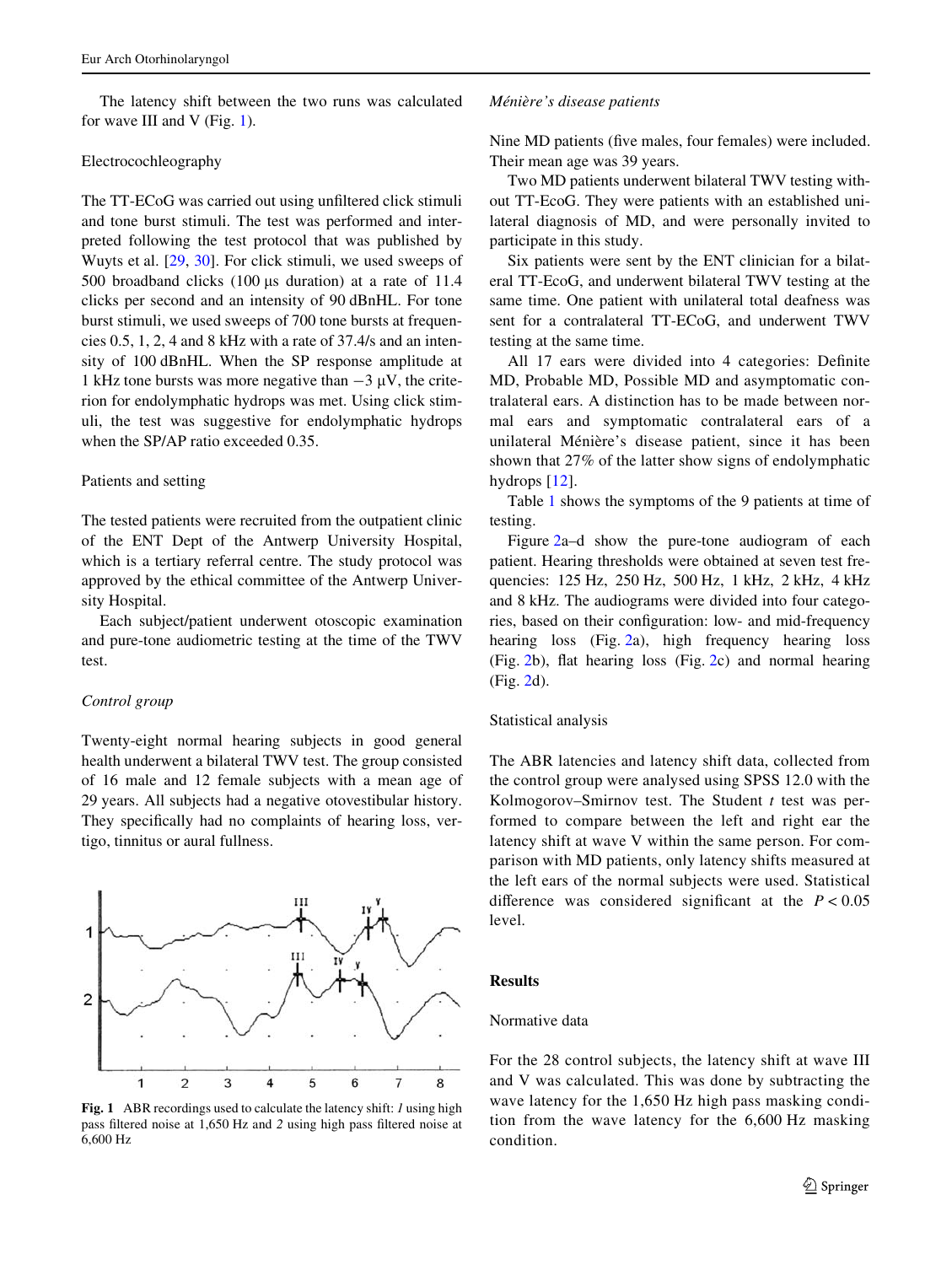<span id="page-3-0"></span>**Table 1** Current symptoms and classification of the Ménière's disease patients at the time of the TWV test

|                 | Vertigo        | Hearing<br>loss | Tinnitus | Aural<br>fullness | AAO-HNS                    |
|-----------------|----------------|-----------------|----------|-------------------|----------------------------|
| Patient 1 left  | $\Omega$       | $\mathbf{0}$    | $\Omega$ | $\Omega$          | Asymptomatic contralateral |
| Patient 1 right | $\Omega$       | $\Omega$        | $\Omega$ | $\Omega$          | Definite MD                |
| Patient 2 left  | $\times$       | $\times$        | $\times$ | $\times$          | Definite MD                |
| Patient 2 right | $\Omega$       | $\Omega$        | $\Omega$ | $\Omega$          | Asymptomatic contralateral |
| Patient 3 left  | $\Omega$       | $\times$        | $\times$ | $\times$          | Definite MD                |
| Patient 4 left  | $\times$       | $\times$        | $\times$ | $\Omega$          | Definite MD                |
| Patient 4 right | $\times$       | $\Omega$        | $\times$ | $\Omega$          | Probable MD                |
| Patient 5 left  | $\times$       | $\Omega$        | $\times$ | $\Omega$          | Probable MD                |
| Patient 5 right | $\times$       | $\Omega$        | $\times$ | $\Omega$          | Probable MD                |
| Patient 6 left  | $\Omega$       | $\times$        | $\times$ | $\Omega$          | Probable MD                |
| Patient 6 right | $\Omega$       | $\Omega$        | $\Omega$ | $\Omega$          | Asymptomatic contralateral |
| Patient 7 left  | $\Omega$       | $\mathbf{0}$    | $\Omega$ | $\Omega$          | Possible MD                |
| Patient 7 right | $\Omega$       | $\Omega$        | $\Omega$ | $\Omega$          | Asymptomatic contralateral |
| Patient 8 left  | $\Omega$       | $\Omega$        | $\Omega$ | $\Omega$          | Possible MD                |
| Patient 8 right | $\Omega$       | $\Omega$        | $\Omega$ | $\Omega$          | Possible MD                |
| Patient 9 left  | $\Omega$       | $\Omega$        | $\Omega$ | $\Omega$          | Asymptomatic contralateral |
| Patient 9 right | $\overline{0}$ | $\times$        | $\times$ | $\times$          | Possible MD                |

 $\times$  Symptom present,  $\theta$  symptom absent

<span id="page-3-1"></span>**Fig. 2** Pure tone audiograms of each patient, divided into four categories: low- and mid-frequency hearing loss (**a**), high-frequency hearing loss (**b**), flat hearing loss  $(c)$  and normal hearing (**d**)

Frequency (kHz) **b** Frequency (kHz) **a** b .125 .250 .500 1234567 1248 0<br>10 0 10 20 30 20 30 Patient 8 R dB HL 40 50 60 70 40 50 60 70 80 90 Patient 4 L Patient 8 L dB HL Patient 9 R Patient 5 R ÷  $\frac{1}{2}$ Patient 9 L Patient 6 L 80 90 100 100 110  $110$ 120  $120$ **c** Frequency (kHz) **d** Frequency (kHz) 1234567  $\mathcal{P}$  $\phi$  as  $\sim$ 4 $\circ$ 0  $\hat{\phantom{1}}$ 10 0 10 20 30 40 50 60 70 80 90 100 110 120 Patient 1 L 20 30 Patient 1 R 40 50 dB HL Patient 2 R dB HL Patient 2 L Patient 4 R 60 70 80 Patient 3 L Patient 5 L Patient 6 R 90 100 Patient 7 L 110 Patient 7 R  $120$ 

Table [2](#page-4-0) shows descriptive statistical data for the latency shift at wave III and V. Both measured parameters showed a normal value distribution.

In order to estimate the TWV, we used the latency shift calculated at wave V. Other investigators also use wave V  $[6, 24, 25]$  $[6, 24, 25]$  $[6, 24, 25]$  $[6, 24, 25]$  $[6, 24, 25]$  $[6, 24, 25]$  $[6, 24, 25]$ , because it is the most prominent and easy to recognize on ABR recording. Furthermore, Table [2](#page-4-0) shows that the standard deviation of the latency shift at wave V is smaller than the latency shift calculated at wave III.

The mean latency shift at wave V in the control group is 0.429 ms. The lower  $95\%$  confidence limit was 0.19 ms.

Therefore, latency shifts <0.19 ms can be considered abnormal and suggestive for endolymphatic hydrops.

## *Ménière's disease patients*

All patients, except patient 3, underwent bilateral TWV testing. Patient 3 was only tested on the left side because of a total deafness on the right side. Table [3](#page-4-1) shows the latency shift of wave V, calculated from bilateral TWV testing. Latency shifts <0.19 ms are highlighted, as this represents a positive TWV test. The results of bilateral TT-ECoG testing are also displayed.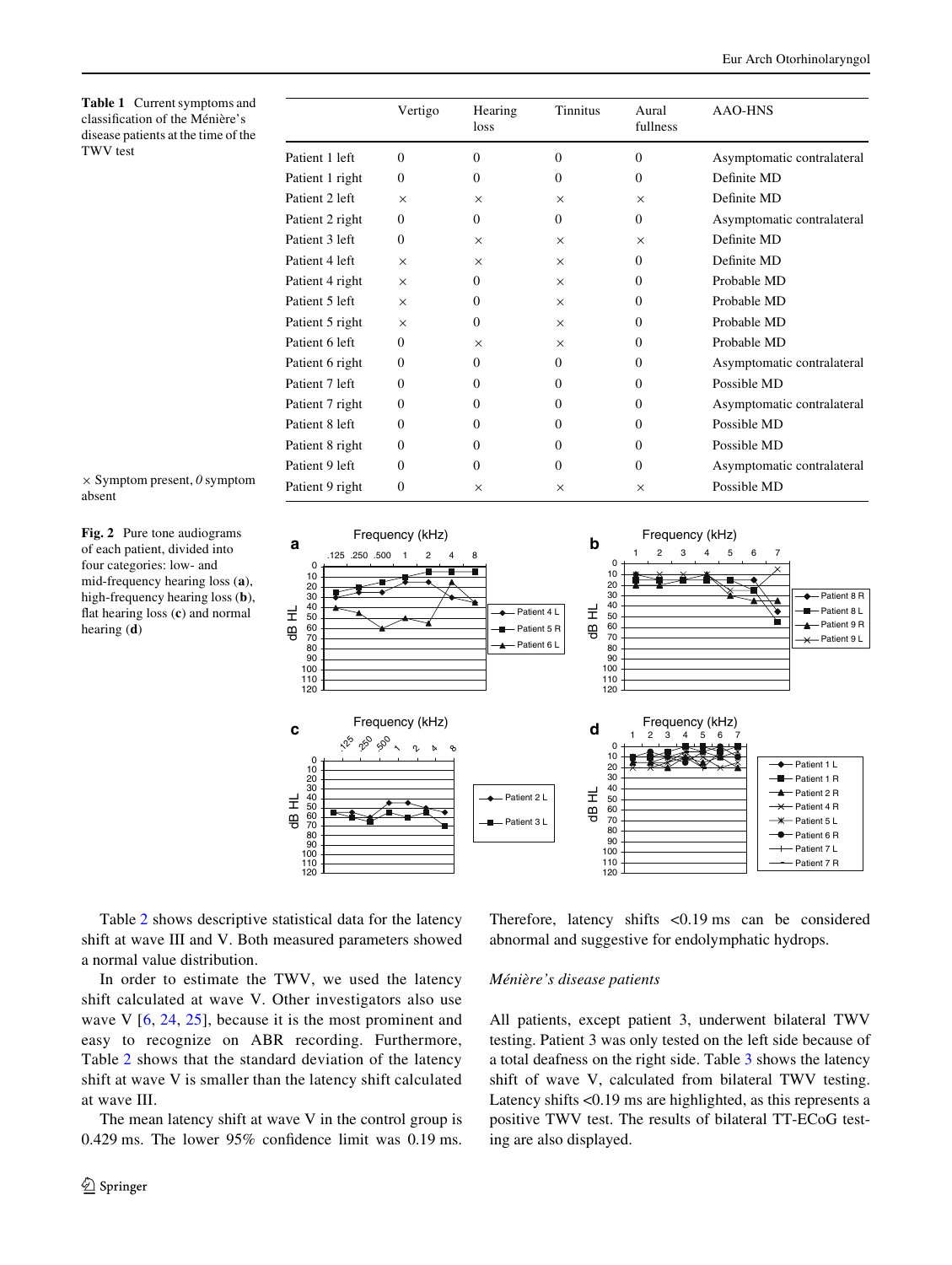<span id="page-4-0"></span>**Table 2** Descriptive statistical data for the latency shift at wave III and V

|                                 | Latency shift<br>at wave III | Latency shift<br>at wave V |
|---------------------------------|------------------------------|----------------------------|
| N                               | 28                           | 28                         |
| Mean $(ms)$                     | 0.150                        | 0.429                      |
| 5th percentile (ms)             | $-0.133$                     | 0.289                      |
| 95th percentile (ms)            | 0.568                        | 0.673                      |
| Standard deviation (ms)         | 0.195                        | 0.122                      |
| Standard error (ms)             | 0.0368                       | 0.0231                     |
| 95% confidence<br>interval (ms) | $[-0.232; 0.532]$            | [0.190; 0.668]             |

<span id="page-4-1"></span>**Table 3** Summary of the TWV and TT-ECoG testing of the MD patients

| Patient            | Latency shift<br>wave V (ms) | TT-ECoG<br>clicks | TT-EcoG<br>tone burst |
|--------------------|------------------------------|-------------------|-----------------------|
| Definite MD        |                              |                   |                       |
| 1 Right            | 0.58                         |                   |                       |
| 2 Left             | $0.16*$                      | $+$               | $+$                   |
| 3 Left             | 0.28                         | $+$               | $+$                   |
| 4 Left             | 0.54                         |                   |                       |
| Probable MD        |                              |                   |                       |
| 4 Right            | 0.54                         |                   |                       |
| 5 Left             | 0.42                         | $+$               |                       |
| 5 Right            | $0.16*$                      | $+$               |                       |
| 6 Left             | 0.20                         |                   |                       |
| Possible MD        |                              |                   |                       |
| 7 Left             | $0.18*$                      |                   |                       |
| 8 Left             | $0.04*$                      |                   |                       |
| 8 Right            | $0.00*$                      | $+$               |                       |
| 9 Right            | $-0.04*$                     | $+$               | $+$                   |
| Contralateral ears |                              |                   |                       |
| 1 Left             | 0.24                         |                   |                       |
| 2 Right            | 0.58                         |                   |                       |
| 6 Right            | 0.36                         |                   |                       |
| 7 Right            | 0.50                         |                   |                       |
| 9 Left             | 0.22                         |                   |                       |

 $*$  positive TWV test,  $+$  test suggesting MD,  $-$  test not suggesting MD

Table [4](#page-4-2) shows the correlation between the result of the TWV and the result of the TT-ECoG for the seven patients that underwent both tests.

Table [3](#page-4-1) shows that all four "Possible MD" ears have a positive TWV test result, while out of four "Definite MD" ears, only one ear tested positive. The asymptomatic contralateral ears all have normal TWV results.

Six ears have a positive ECoG test, of which four also have a positive TWV test. In total, five cases have a posi-

<span id="page-4-2"></span>**Table 4** Correlation between TWV test and electrocochleography results

| $TWV +$ | TWV |
|---------|-----|
|         | 2   |
|         |     |
| 2       |     |
| 3       |     |
|         |     |

*TB* tone burst

tive TWV test, of which four also have a positive ECoG test. In 10 out of 13 results (77%), the result of the TWV test corresponded to the result of the TT-ECoG using clicks. When using tone burst stimuli, this was the case in 9 out of 13 results (69%). The Odds Ratio (OR) that a TWV test is positive when the TT-ECoG with clicks is positive, is 12. For TT-ECoG with tone bursts, the OR is 4,67.

Table [5](#page-5-0) shows the correlation between the symptoms of the patient at the time of the test and the result of the TWV test.

This table illustrates that there is no correlation between a single symptom and the result of the TWV test

The OR that a patient with vertigo has a positive TWV test is 1.33. For hearing loss, the OR also equals 1.33. For tinnitus, the OR of a positive TWV test is 1.2, while for aural fullness this is 2.25.

## **Discussion**

Using the latency shift calculation at wave V of two derived ABR waveforms, we obtained normal travelling wave velocity measures in a group of 28 control subjects.

As displayed in Table [2,](#page-4-0) measurements of the latency shift of wave V have the smallest standard deviation, and thus wave V must be preferred over wave III. The mean latency shift at wave III is 0.15 ms. At wave V, the mean latency shift has increased to 0.43 ms. Both waves represent retrocochlear responses, and current hypotheses are unable to explain this difference. None of the previous reports [\[5](#page-6-17)[–8](#page-6-18), [17](#page-6-19), [24](#page-6-14), [25\]](#page-6-11) have mentioned latency shifts at wave III. Ideally one would choose to measure the latency shift at wave I, the only ABR wave of pure cochlear origin. However, this wave is often hard to recognize on an ABR recording, making its latency measurements less reliable.

Thornton and Farrell introduced the TWV test in 1991 [\[24](#page-6-14), [25\]](#page-6-11), and found that the mean normal TWV ranged from 3.1 to 24.8 m/s. Donaldson and Ruth measured the TWV in a normal control population of 24 subjects [\[7](#page-6-20)]. They found normal TWV values between 1.2 and 11.1 m/s.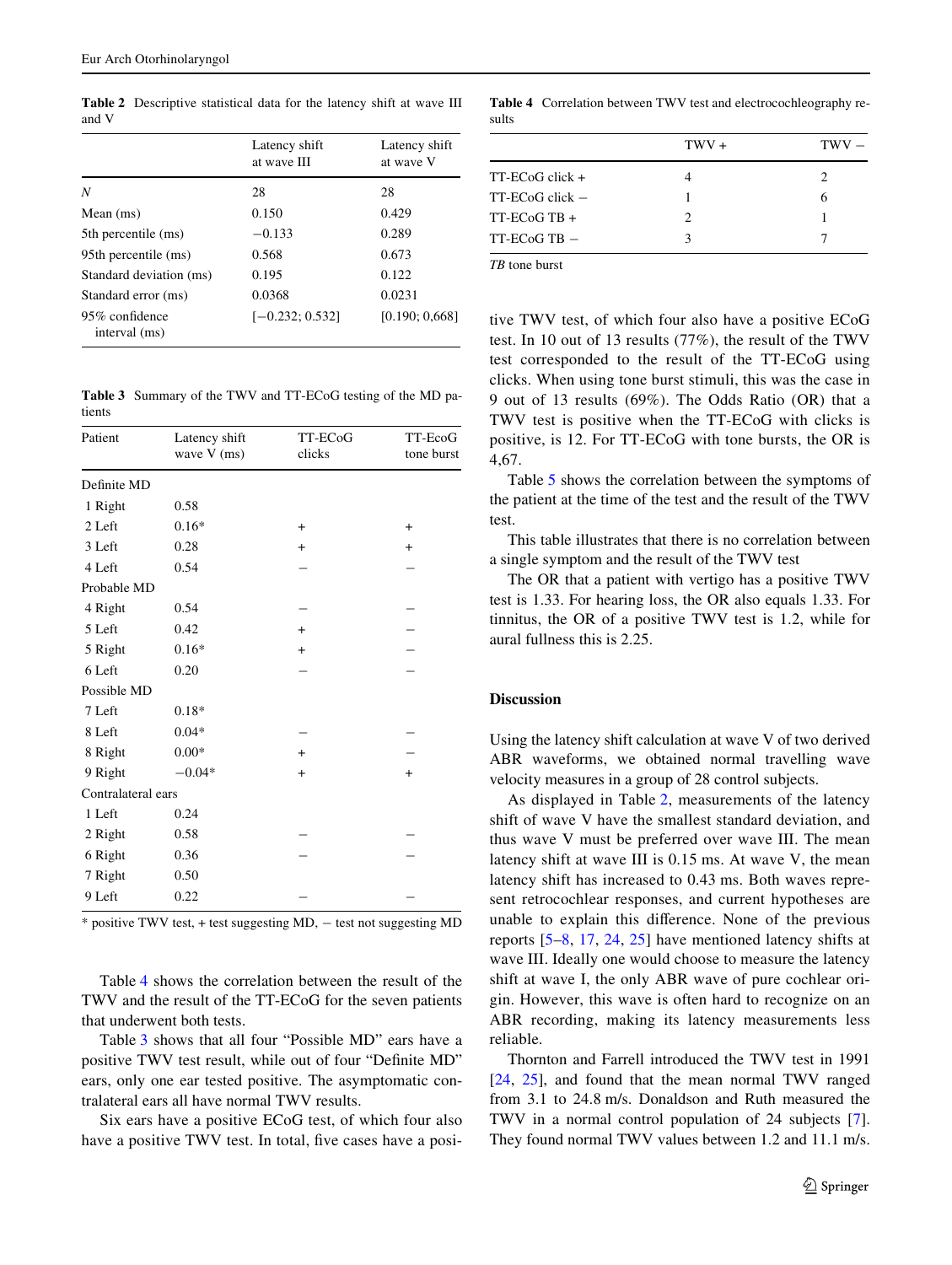<span id="page-5-0"></span>**Table 5** Correlation between symptoms at time of the test and the result of the TWV test

|                    | $TWV +$ | <b>TWV</b> |
|--------------------|---------|------------|
| Vertigo +          | 2       | 3          |
| Vertigo $-$        | 4       | 8          |
| Hearing $loss +$   | 2       | 3          |
| Hearing $loss$ –   | 4       | 8          |
| $T$ innitus +      | 3       | 5          |
| $T$ innitus $-$    | 3       | 6          |
| Aural fullness +   | 2       | 2          |
| Aural fullness $-$ | 4       | 9          |

This experiment was repeated in MD patients [[8](#page-6-18)], however no increase in TWV was measured. To estimate the TWV, Donaldson and Ruth used Greenwood's scale, a map of the cochlea which shows a frequency specificity for each point along the basilar membrane [[15\]](#page-6-21).

Kim et al. [[17\]](#page-6-19) measured the TWV in a population of ten normal hearing subjects and seven MD patients. They used Békésy's scale to estimate the TWV [[1\]](#page-6-22) and found a higher TWV in MD patients (23.2 m/s at 8 kHz). In our study, when using the Greenwood's scale, the mean TWV in the 1,650–6,600 Hz region of the cochlea is 22.19 m/s in normals. Comparison of the TWV between different auhors is made difficult by the different cut-off freqeuncy of the high pass noise used in these studies.

A problem with developing objective tests for the diagnosis of MD is the lack of a Gold Standard. Endolymphatic hydrops and the composition of the endolymph fluid change over time, explaining the episodic nature of the symptoms  $[22]$  $[22]$ . To avoid influence of fluctuating disease, our patients underwent audiometry, TWV test and TT-ECoG at the same time.

The clinical diagnosis of MD is based on a combination of symptoms and clinical findings. The lack of correlation between a single symptom and the TWV test result therefore does not incriminate the value of the latter, but in our opinion illustrates the need for additional objective tests to support this clinical diagnosis.

The result of the TWV test corresponded to the result of the TT-ECoG using clicks in 77% of the cases, where this is 69% when using tone bursts. In our experiment, the odds of a positive TWV test is higher for TT-ECoG with clicks  $(OR = 12)$  than for TT-ECoG with tone bursts  $(OR = 4.67)$ , however this is not a significant difference, because of the small number of cases.

In clinical practice, TT-EcoG is most often chosen as additional test to confirm diagnosis of endolymphatic hydrops [[16](#page-6-23)]. It is, however, not included in the guidelines proposed by the AAO-HNS [[4\]](#page-6-0), possibly because there are numerous articles claiming low specificity and sensitivity of TT-ECoG [\[3](#page-6-24), [11](#page-6-25), [18,](#page-6-26) [20\]](#page-6-27). Extratympanic ECoG has been proposed as a repeatable diagnostic test for endolymphatic hydrops. Because of less favorable signal-to-noise ratio, extratympanic EcoG is possibly even less sensitive than the transtympanic technique [[13,](#page-6-28) [19\]](#page-6-7).

The number of studies based on the work of Thornton and Farrell is rather limited. A possible reason for this is the uncertainty about the pathophysiological hypothesis on which the test is based. According to this hypothesis, endolymphatic hydrops causes distension of the membranous labyrinth. In longstandig cases of ELH, the elasticity of the labyrinth and the basilar membrane decreases, which results in an increased endolymphatic pressure and consequently a displacement of the basilar membrane which affects cochlear function (hearing loss, tinnitus). The stiffening of the basilar membrane also causes the TWV to increase. In the vestibulum, displacement of the cupula gives rise to vertigo.

However, a recent experimental animal study in guinea pigs  $[28]$  $[28]$  showed no significantly increased endolymphatic pressure in cases of endolymphatic hydrops. In this experiment, endolymphatic pressure was measured 3 months after induction of endolymphatic hydrops. These findings are not compatible with the above described pathophysiological hypothesis.

In 2005, Don et al.  $[6]$  $[6]$  introduced CHAMP<sup>TM</sup> test (Cochlear Hydrops Analysis Masking Procedure) as a new diagnostic test for MD. This test also studies latency shifts of wave V in derived ABR patterns, but the used cut-off frequencies of the masking noise are different from our study. The CHAMP<sup>TM</sup> test was conducted in 23 definite MD patients and compared with the results in 38 non-MD normal-hearing subjects. By applying a cut-off value for the latency difference of 0.3 ms, their measures did not demonstrate an overlap between the MD group and the control group and therefore the authors concluded that the test had an extremely high, even 100%, sensitivity and 100% specificity for diagnostic use in individual patients. Don describes a phenomenon of undermasking in non-Meniere subjects resulting in a two-component wave V and a mean shift of 1,024 ms of the undermasked component in the control group versus  $-0.004$  ms in the MD group. However, until now these promising results have not been confirmed by others. In a study by De Valck et al., MD patients could not be differentiated from non-MD subjects with oto-vestibular symptoms, using the CHAMP<sup>TM</sup> test [[5\]](#page-6-17).

Under the assumption that hydrops leads to higher TWV, the fluctuating character of endolymphatic hydrops may still lead to normal test results in a case where diagnosis based on the clinical picture over a longer timespan still suggests MD. A diagnosis based on an objective and repeatable measure will however still be helpful in the diagnosis of early and atypical cases of MD. A non-invasive